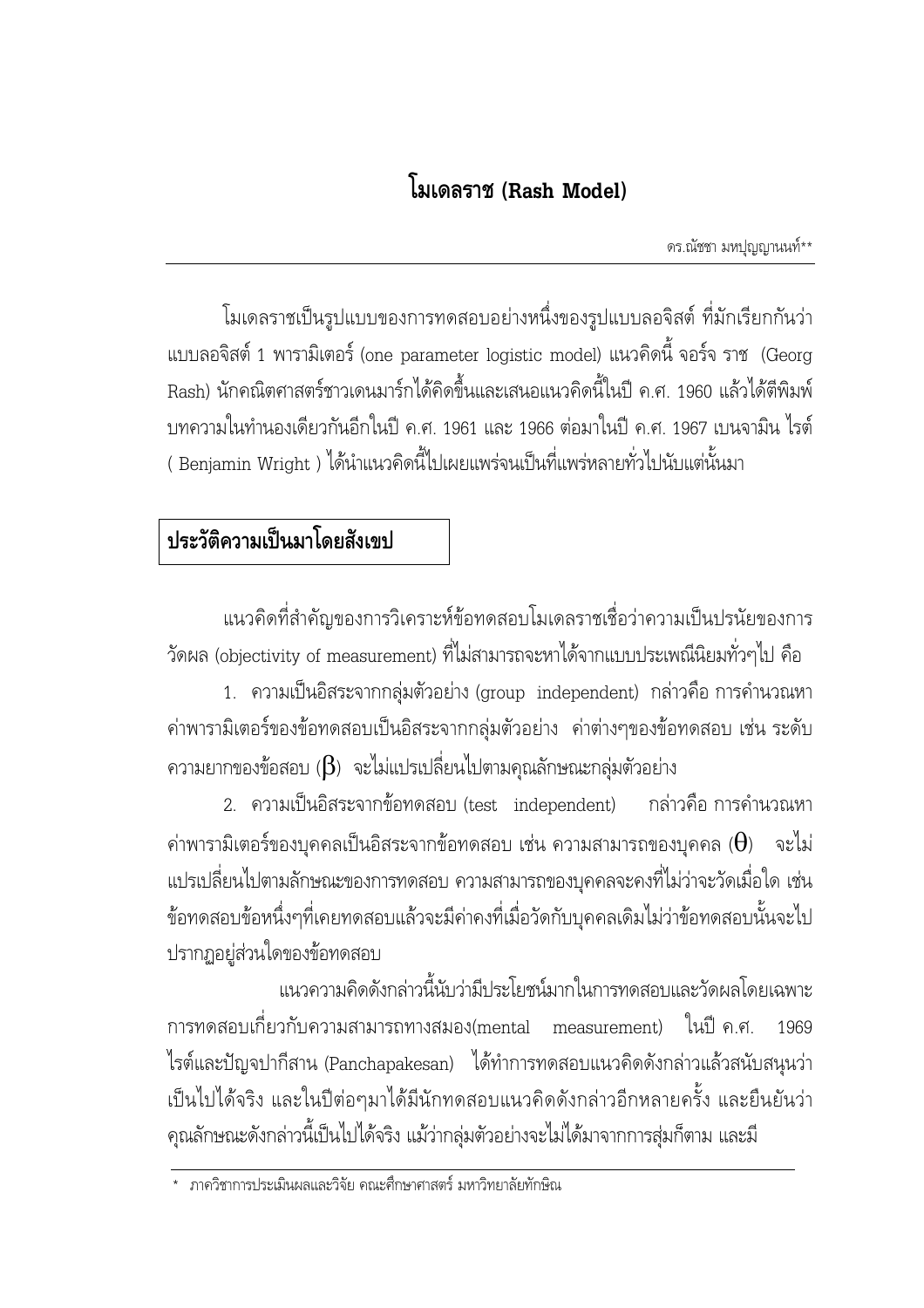

ความแกร่ง (robustness) มาก คือสามารถทดสอบเพื่อคำนวณหาความสามารถของบุคคล ( $\Theta$ ) และระดับความยากของข้อทดสอบ ( $\beta$ ) ได้ ทั้งๆที่กลุ่มตัวอย่างบุคคลและข้อทดสอบแตกต่าง จากข้อตกลงเบื้องต้นของการใช้รูปแบบนี้ก็ตาม เช่น ขนาดของกลุ่มตัวอย่างมีเพียง 100 คน และ ไม่ต้องได้มาจากการสุ่มก็ได้ (Wright 1977: 219)

## แนวคิดของการวิเคราะห์ข้อทดสอบตามโมเดลราช

ตามแนวคิดของการวิเคราะห์ข้อทดสอบตามโมเดลราชนั้นโอกาสที่ผู้สอบจะทำข้อทดสอบ ได้หรือไม่ขึ้นอยู่กับปัจจัย 2 อย่าง คือระดับความสามารถของตนเอง (ability  $\,$  parameter,  $\,\Theta$ )  $\,$ และระดับความยากของข้อทดสอบ (dificulty parameter,  $\bm{\beta}$ ) เช่นถ้า  $\bm{\theta}$  = 0.5 และ  $\,\bm{\beta}$  = 0.5 โอกาสที่คนผู้นั้นจะสามารถตอบข้อทดสอบนั้นได้ถูกต้องมี 50% ถ้าหากความสามารถของบุคคล  $(\pmb{\Theta})$  น้อยกว่าความสามารถของข้อทดสอบ (ระดับความยากหรือ  $\pmb{\beta}$ ) แล้ว โอกาสที่จะตอบข้อ ทดสอบนั้นได้ถูกต้องย่อมน้อยกว่า 50% และในทำนองเดียวกัน ถ้าหากว่าค่า  $\Theta$  มากกว่าค่า  $\beta$  แล้ว โอกาสที่คนผู้นั้นจะตอบข้อทดสอบได้ถูกก็มีมากกว่า 50%

ดังนั้นตามแนวความคิดของโมเดลราชนั้นค่าพารามิเตอร์ที่เกี่ยวข้องมีเพียง 2 ค่าเท่านั้น ไม่มีค่าอำนาจจำแนกหรือโอกาสของการเดาเข้ามาเกี่ยวข้องด้วย เพราะเป็นข้อตกลงเบื้องต้นว่าข้อ ทดสอบที่นำมาใช้กับโมเดลราชนั้นจะต้องมีอำนาจจำแนกเท่าๆกัน และมีลักษณะที่จะทำให้เกิดการ เดาได้น้อยที่สุด แต่ในทางปฏิบัติลักษณะทั้งสองนี้เป็นความแกร่งของรูปแบบซึ่งข้อทดสอบที่ไม่มี ลักษณะดังกล่าวนี้ก็อาจใช้การวิเคราะห์ข้อทดสอบตามโมเดลราชได้ด้วย

#### พัฒนาการของสูตรโมเดลราช

ดังได้กล่าวมาแล้วว่าแนวคิดของโมเดลราชเกี่ยวข้องกับความสัมพันธ์ของความสามารถ ของบุคคล ( $\Theta$ ) และระดับความยากของข้อทดสอบ ( $\beta$ ) เท่านั้น ความสัมพันธ์นี้เป็น ความสัมพันธ์เชิงคณิตศาสตร์ กล่าวคือ โอกาสที่บุคคล v ที่มีระดับความสามารถ  $\Theta$  (หรือ  $\Theta$ v)  $\,$ จะทำข้อทดสอบ e ที่มีระดับความยาก $\beta$ (หรือ  $\,\beta$ e) ได้ถูกต้องมากน้อยเพียงใดขึ้นอยู่กับระดับ ความแตกต่างของ ( $\theta$ v -  $\beta$ e ) นั่นคือ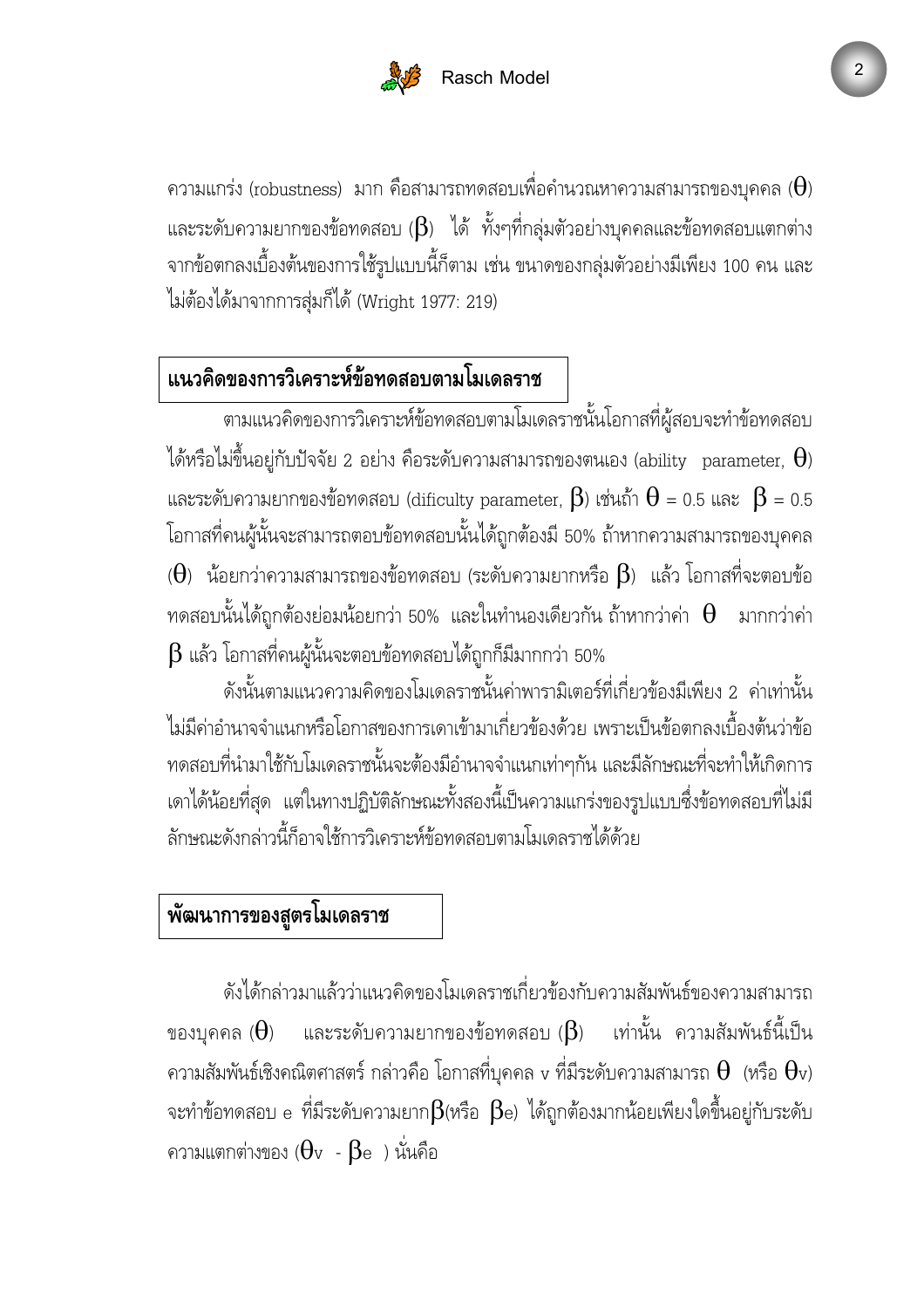

โอกาสของความสำเร็จ ( odd of success ) =  $(\theta_{\rm v}$  -  $\beta_{\rm e}$  )

แต่เนื่องจาก ( $\Theta_{\rm v}$  -  $\,\beta_{\rm e}$  ) นั้นมีค่าระหว่าง  $\pm\infty$  แต่ว่าโอกาสของความสำเร็จมีได้ ระหว่าง 1 กับ 0 เท่านั้น เพื่อให้ค่า ( $\theta$ v -  $\beta$ e ) เป็นค่าที่มีหน่วยเล็กลงและคงที่เหมาะสมแก่ การนำมาใช้ จึงได้ค่าเลขชี้กำลัง ( exponent ) ของ ( $\theta$ v -  $\beta$ e ) แทนซึ่งจะมีค่าอยู่ระหว่าง 0 กับ $\pm\infty$  เช่น

โอกาสของความสำเร็จ 
$$
= e^{(\theta_v, \beta_e)} = \exp(\theta_v - \beta_e)
$$
 ............1

หน่วยของการวัดเรียกว่า log-odds unit หรือลอจิตส์ ( logits ) ( ค่า exp หรือ  ${\rm e}$  = 2.71828... ) เพื่อทำให้  ${\rm exp}(\Theta {\rm v}~$  -  $\beta {\rm e}~$  ) มีค่าเป็นมาตรอันตรภาค ( interval scale ) ระหว่าง 0 และ 1 สมการที่ 1 อาจเขียนได้ดังนี้

$$
\boxed{\text{ิ
$$
ถูกสของความสำเร็จ = \frac{exp(\theta v - \beta e)}{1 + exp(\theta v - \beta e)} \dots 2

ดังนั้นสูตรที่แสดงว่าโอกาสที่บุคคล v มีความสามารถ  $\theta$  จะทำข้อทดสอบข้อที่ e ที่มี ระดับความยาก  $\beta$  ได้ถูกต้อง ( ได้คะแนน = 1 หรือ  $\text{ }{\rm X}_{{}_{\rm v}}$  ) คือ

 P{X<sup>v</sup> = 1lθv, βe} = exp(θv-βe) gggg..3 1+ exp(θv - βe )

และนี่คือสูตรของโมเดลราช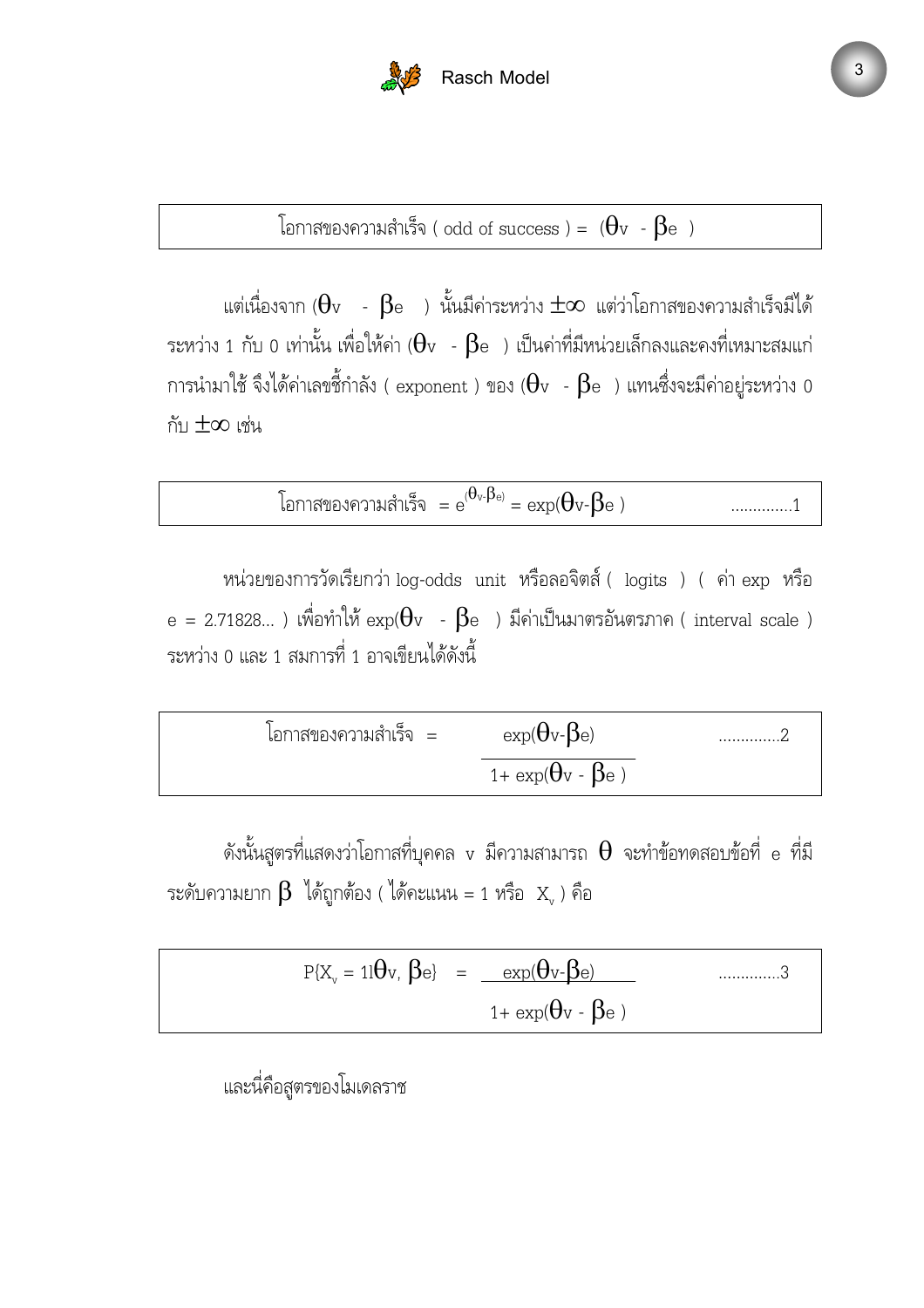# **Rasch Model**

ด้วอย่าง เช่น ถ้า ( $\theta$ v -  $\beta$ e) = 2 log-odds units โอกาสที่บุคคลจะทำข้อทดสอบข้อที่ e ได้ถูกต้อง คือ

$$
P{Xve = 11} \Theta v, \beta e
$$
  
=  $\frac{e^{2}}{1 + e^{2}}$   
= 0.881 %<sup>2</sup> 88.1 %

ความสัมพันธ์ระหว่างโอกาสที่จะตอบข้อทดสอบได้ถูกต้องกับระดับความยากของข้อ ทดสอบมีการกระจายเป็นรูปตัวเอส ( ogive distribution ) ต่อมาเพื่อให้การกระจายของโค้ง ดังกล่าวเป็นรูปตัวเอสปกติ ( normal ogive ) จึงนิยมใช้ค่า 1.7 เข้ามาเกี่ยวข้องในการคำนวณ ด้วยเพื่อปรับปรุงโค้งของความสัมพันธ์ ปกติค่าที่นำมาปรับนี้ทำให้ความแตกต่างของโค้งทั้งสอง ลักษณะแตกต่างกันน้อยกว่า 1%

อนึ่ง ความสัมพันธ์ระหว่าง  $\Theta_{\mathtt{v}}$  และ  $\beta$ e ดังสมการที่ 3 นั้นเรียกว่าฟังก์ชันลอจิสต์ ( logistic function) และเป็นที่รู้จักกันมานานแล้วในหมู่นักวัดทางชีววิทยา (biometricians) ตั้งแต่ปี ค.ศ. 1920 ) แต่ จอร์จ ราช เป็นคนแรกที่มองเห็นความสำคัญทางการวัดทางจิตวิทยา ( PSYCHOMETRICS ) ราชเชื่อว่าไม่มีสูตรทางคณิตศาสตร์ใดๆอีกแล้วที่จะสามารถทำให้เกิด ความสัมพันธ์ระหว่างค่าพารามิเตอร์ดังกล่าวที่สามารถจะคำนวณหาค่า  $\theta$ v และ  $\beta$ e อย่างเป็น อิสระจากกันได้ กล่าวคือ ถ้าต้องการจะคำนวณหาค่า  $\theta$ v ไม่จำเป็นต้องอาศัยค่า  $\beta$ e เข้ามา เกี่ยวข้องก็ได้ และในทำนองเดียวกัน ถ้าต้องการหา  $\beta$ e ก็ไม่จำเป็นต้องรู้ค่า  $\Theta$ v ก็ได้ การ คำนวณดังกล่าวนี้อาจใช้วิธีดำเนินการแบบเป็นไปได้มากที่สุดอย่างมีเงื่อนไข ( conditional maximum lielihood estimators ) ซึ่งเป็นวิธีใช้กันอย่างแพร่หลาย หรืออาจใช้วิธีการดำเนินการ แบบเป็นไปได้มากที่สุดอย่างไร้เงื่อนไข (unconditional maximum likelihood estimators) ก็ได้เมื่อกลุ่มตัวอย่างขนาดเล็ก วิธีแรกเป็นการกำหนดให้ค่า  $\theta$  ของผู้สอบคงที่เพราะถือว่ามีอยู่ จริงและเป็นค่าพารามิเตอร์ แล้วจึงคำนวณหาค่าพารามิเตอร์อื่นๆของข้อทดสอบ แต่วิธีหลังนั้น เป็นการคำนวณหาค่าพารามิเตอร์ของผู้สอบและของข้อทดสอบจากการทดสอบทุกค่า โดยไม่มี การกำหนดค่าใดไว้ล่วงหน้า ( Baker 1992: 143 )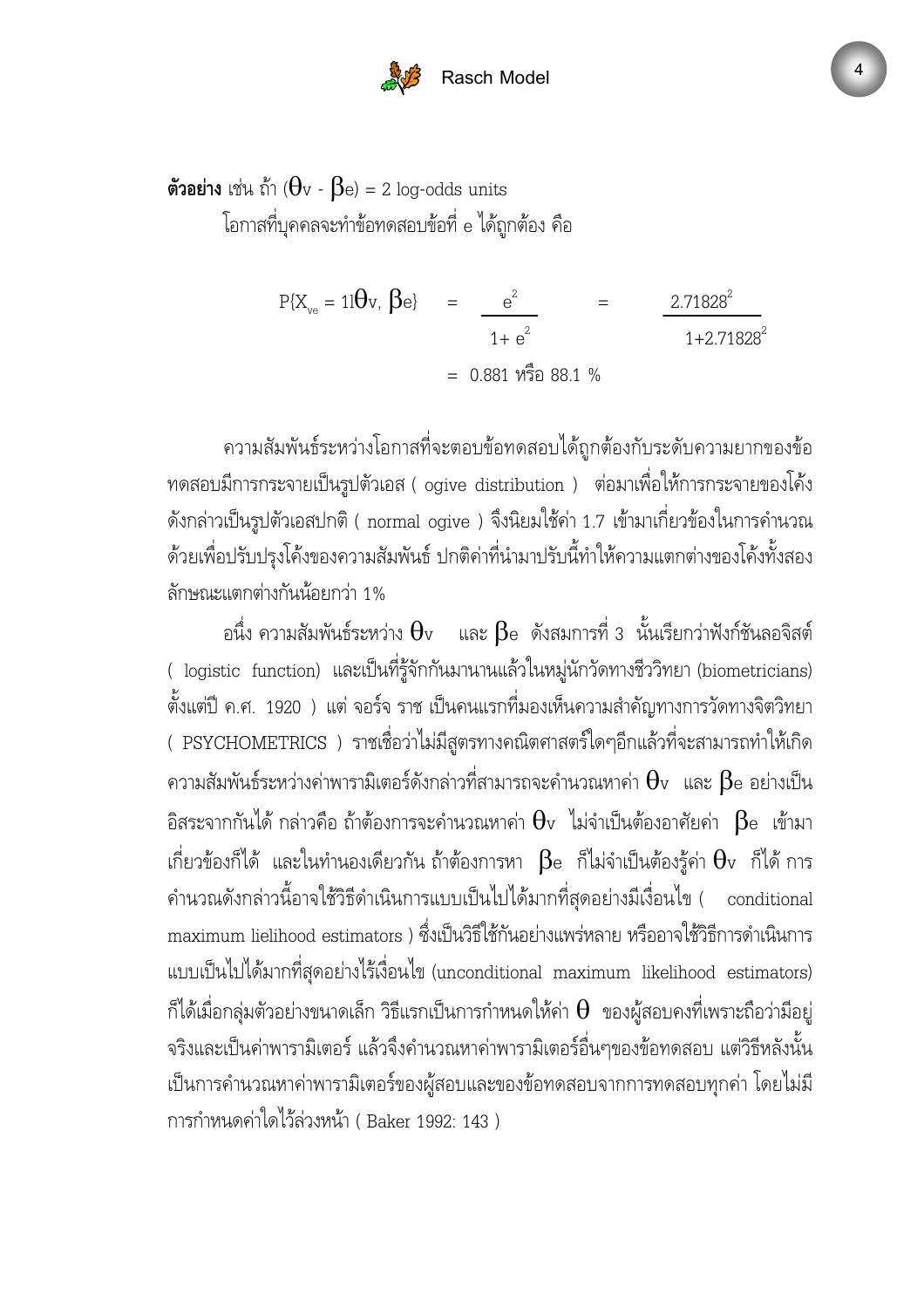

จากสูตรที่ 1 ในกรณีที่  $X_{\text{v}_e} = 0$  ก็คือ

$$
P\{X_{ve} = 0 \mid \theta_v, \beta_e\} = \frac{1}{1 + \exp(\theta_v - \beta_e)}
$$
 .......4

และอาจเขียนเป็นสูตรทั่วๆไปได้ดังต่อไปนี้

$$
P\{X_{ve} \mid \theta v, \beta e\} = \exp\left(\frac{X_{ve}(\theta v - \beta e)}{1 + \exp(\theta v - \beta e)}\right) \qquad \qquad \dots \dots \dots 5
$$

ดังนั้นสูตรที่ 3 จึงเป็นสูตรทั่วไปของโมเดลราชและในกรณีที่ข้อทดสอบมีทั้งหมด L ข้อ และกลุ่มตัวอย่างมี N คน คะแนนรวมของคนที่มีความสามารถ  $\Theta$ v ก็คือ  $_{\rm r_{\rm v}}$   $\,=\,\sum_{\rm X_{\rm ve}}$  และ จำนวนคนที่ตอบข้อทดสอบแต่ละข้อก็คือ  $\rm S_i ~ = ~ \sum \rm X_{v} ~ ~$  ดังนั้นถ้าหากกำหนดให้ [( $\rm X_{ve}$ )] แทน เมทริกซ์ ( matrix ) ทั้งหมดของผลการสอบแล้วโอกาสที่เกิดผลการสอบดังกล่าวได้ก็คือ

 P{[(Xve)] l (θv), βe} = [exp(∑r vθv )][exp(∑Seβ<sup>e</sup> )] gggg..6 ∏∏[ 1+ exp(θ<sup>v</sup> - β<sup>e</sup> )]

สมการที่ 6 มีความสำคัญมาก เพราะแสดงให้เห็นว่า

1. ในการที่จะคำนวณหาความสามารถของแต่ละข้อ ( ระดับความยากหรือ  $\boldsymbol{\beta_\text{e}}$ ) นั้นอาศัย เพียงคะแนนรวมของแต่ละบุคคล ( person score คือ r $_{\rm v}$  ) เท่านั้นก็เพียงพอในการกำจัดค่า  $\Theta_{\rm v}$ ออกจากสมการ ดังนั้นวิธีการคำนวณหาจึงเป็นอิสระจากกลุ่มตัวอย่าง

2. ในการคำนวณหาความสามารถของแต่ละบุคคล อาศัยเพียงคะแนนรวมของแต่ละข้อ ( item  $_{\rm{score}}$  หรือ $_{\rm{s}}$  ) เท่านั้นก็เพียงพอในการกำจัดค่า $\beta_{\rm{e}}$  ออกจากสมการ $\,$ ดังนั้นการ คำนวณหาค่า $\Theta_{\tiny v}$  จึงเป็นอิสระจากกลุ่มข้อทดสอบ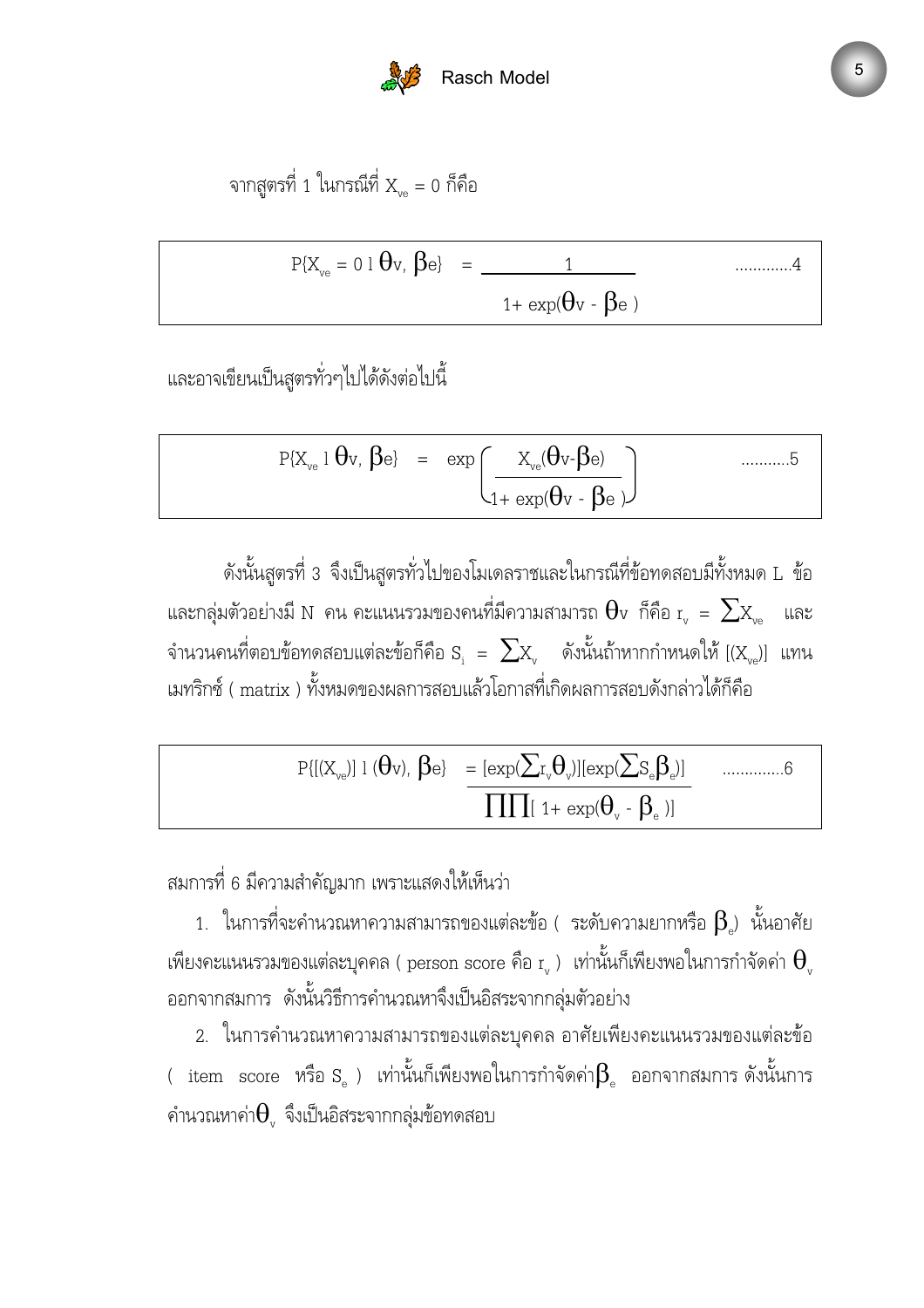# **Rasch Model**

3. การคำนวณหาค่า  $\Theta_{\tiny v}$  และ  $\Theta_{\tiny e}$  เป็นอิสระจากกันและกัน วิธีการคำนวณหาค่า  $\Theta_{\tiny v}$  และ  $\boldsymbol{\beta}$  โดยวิธีการกำจัดค่าใดค่าหนึ่งออกไปจากสมการใช้วิธีดำเนินการแบบเป็นไปได้มากที่สุดอย่าง มีเงื่อนไขซึ่งเป็นวิธีที่ยุ่งยากสับสนในการวิเคราะห์แบบทดสอบที่ยาวเกินกว่า 25 ข้อไม่ได้ ดังนั้น ไรต์และปัญจปากีสาน ( wright 1978: 17 ) จึงได้พัฒนาวิธีคำนวณค่า  $\Theta_{_{\mathrm{v}}}$  และ  $\mathsf{B}_{_{\mathrm{e}}}$  โดยใช้ วิธีดำเนินการแบบเป็นไปได้มากที่สุดอย่างไร้เงื่อนไข ( UNCON ) ขึ้น ซึ่งสามารถใช้ได้กับการ วิเคราะห์แบบทดสอบที่มีขนาดยาวหรือสั้นได้ด้วย แม้ว่าจะมีอคติ ( bias ) ในการคำนวณเพียง เล็กน้อยแต่ก็แก้ไขได้ วิธีดังกล่าวนี้ในโปรแกรม BICAL ( Binomial Calibration ) แนะนำให้ ใช้เมื่อข้อทดสอบมีขนาดสั้น ( ประมาณ 25 ข้อ ) และการกระจายของคะแนนมีลักษณะเบ้ แม้ว่า จะมีขนาดของกลุ่มตัวอย่างมากหรือน้อยก็ตาม

ในกรณีที่แบบทดสอบมีขนาดยาว ( มากกว่า 25 ข้อขึ้นไป ) การวิเคราะห์ข้อทดสอบ โดยโมเดลราช นิยมใช้วิธีกำลังสองน้อยที่สุด ( least square method ) ในการคำนวณหา ี ค่าพารามิเตอร์ ( wright 1977: 219 ) แต่ว่าต่อมาไม่เป็นที่นิยมเพราะต้องอาศัยกลุ่มตัวอย่าง ขนาดใหญ่มากแลพให้ค่าไม่ถูกต้องนัก

# ข้อตกลงเบื้องต้นในการใช้การวิเคราะห์ข้อทดสอบโมเดลราช

ข้อตกลงเบื้องต้นในการใช้การวิเคราะห์ข้อทดสอบโมเดลราชมีดังนี้ ( Hambleton 1977: 78; Tinsley 1975: 326 )

1. ข้อทดสอบแต่ละข้อจะต้องวัดคุณลักษณะ( trait ) เดียวกัน หรือวัดเพียงมิติเดียว ( unidimensional latent space ) กล่าวคือ ข้อทดสอบจะต้องเป็นเอกพันธ์ ในการที่จะตัดสิน ว่าข้อทดสอบมีลักษณะดังกล่าวหรือไม่ อาจทำได้หลายวิธี เช่น โดยการอาศัยการวิเคราะห์ องค์ประกอบ ถ้าค่าไอเกน ( eigenvalue) ที่มากกว่า 1.00 มีหลายจำนวน และค่าอันดับที่ 2 ต่าง จากค่าอันดับที่ 1 มาก และค่าอันดับที่ 3 ต่างจากค่าอันดับต่อไปไม่มากนัก ก็ถือได้ว่า แบบทดสอบนั้นวัดมิติเดียว ( Lord 1980: 21 ) หรือโดยการหาค่าสัมประสิทธิ์สหสัมพันธ์อย่าง ง่ายระหว่างค่าน้ำหนักองค์ประกอบรายข้อขององค์ประกอบที่ 1 ของข้อทดสอบทุกข้อกับค่า  $\rm r_{\rm bis}$ หากว่าค่า r $_{\rm bis} >$  0.80 แล้วก็อาจแสดงว่าแบบทดสอบนั้นวัดเพียงมิติเดียวได้ด้วย ( Warm 1978: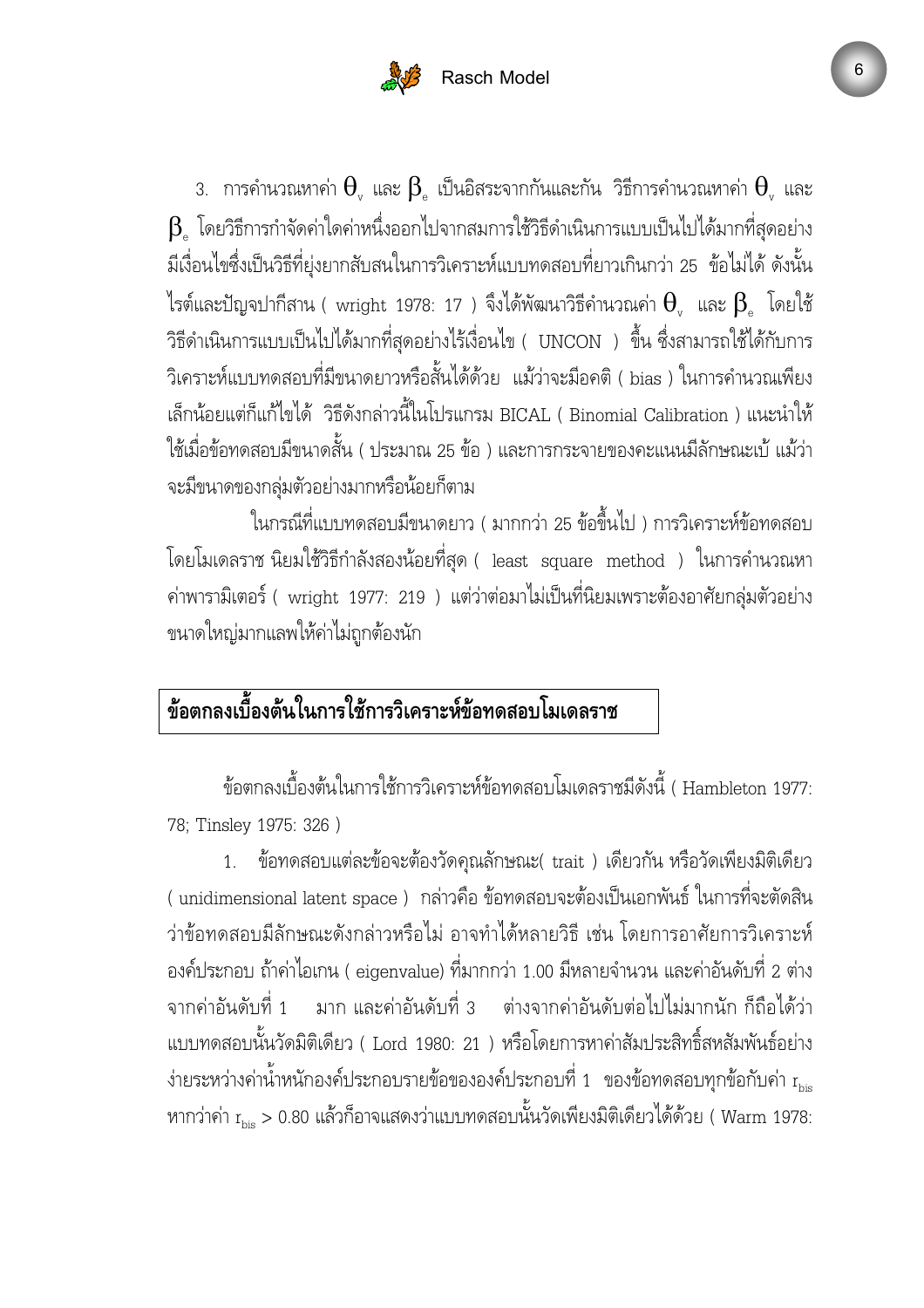

104 ) แต่ถ้าข้อทดสอบเป็นแบบวิวิธพันธ์จะต้องมีการวิเคราะห์องค์ประกอบด้วยวิธีดังกล่าวเพื่อ จัดกลุ่มเอกพันธ์์ก่อน

2. ข้อทดสอบจะต้องมีความเป็นอิสระจากตำแหน่ง ( local independence ) ใน 2 ลักษณะ คือ

 $2.1$  มีความเป็นอิสระทางสถิติ ( statistically independent ) กล่าวคือข้อ ทดสอบแต่ละข้อเป็นอิสระไม่เกี่ยวข้องกัน แต่ละข้อวัดความสามารถไม่ซ้ำกันเลย ดังนั้นคำตอบ แต่ละข้อของแต่ละคนเป็นอิสระต่อกัน แต่รวมกันแล้วจะวัดคุณลักษณะเดียวเท่านั้น

2.2 มีความเป็นอิสระจากตำแหน่ง( uncorrelated independence ) กล่าวคือ ข้อทดสอบแต่ละข้อจะปรากฏอยู่ในตำแหน่งใดของแบบทดสอบก็ได้ จะไม่มีผลต่อการ ตอบของผู้สอบ

- 3. คะแนนมีเพียง 2 ค่า ( dichotomous ) เท่านั้น คือ เป็น 1 หรือ 0
- 4. ความเร็วในการตอบข้อทดสอบไม่มีผลต่อโอกาสที่จะตอบข้อสอบได้หรือไม่
- 5. โอกาสที่จะตอบข้อทดสอบได้ถูกต้องหรือไม่ขึ้นอยู่กับความสัมพันธ์ของความสามารถ ของบุคคล ( $\Theta$ ) กับระดับความยากของข้อทดสอบ ( $\beta$ ) เท่านั้น

## ความแกร่งของการวิเคราะห์ข้อทดสอบโมเดลราช

การใช้การวิเคราะห์ข้อทดสอบโมเดลราชนั้นได้มีการทดลองใช้ในรูปแบบที่แตกต่างกัน เพื่อหาความแกร่งของรูปแบบนี้ ปรากฏว่าโมเดลราชได้รับความนิยมมาก เพราะมีความแกร่งมาก กล่าวคือ

1. ขนาดของกลุ่มตัวอย่างที่จะใช้โมเดลราชนั้นอาจจะมีขนาดเล็กประมาณ 100 คน เท่านั้นก็ได้ ( Wright 1977: 219 )

2. การกระจายของความสามารถของกลุ่มตัวอย่างหรือความยากของข้อทดสอบไม่ จำเป็นต้องเป็นโค้งปกติ เพียงแต่มีแนวโน้มว่าจะเป็นโค้งปกติเท่านั้นก็ได้และกลุ่มตัวอย่างไม่ จำเป็นที่จะต้องได้มาจากการสุ่มก็ได้ ( Wright & Stone 1979: 20 )

3. ข้อทดสอบไม่จำเป็นต้องมีค่าอำนาจจำแนกเท่ากันและไม่จำเป็นต้องคำนึงถึงค่าการ เดาก็ได้ ( Wright & Panchapakesan 1969: 25 )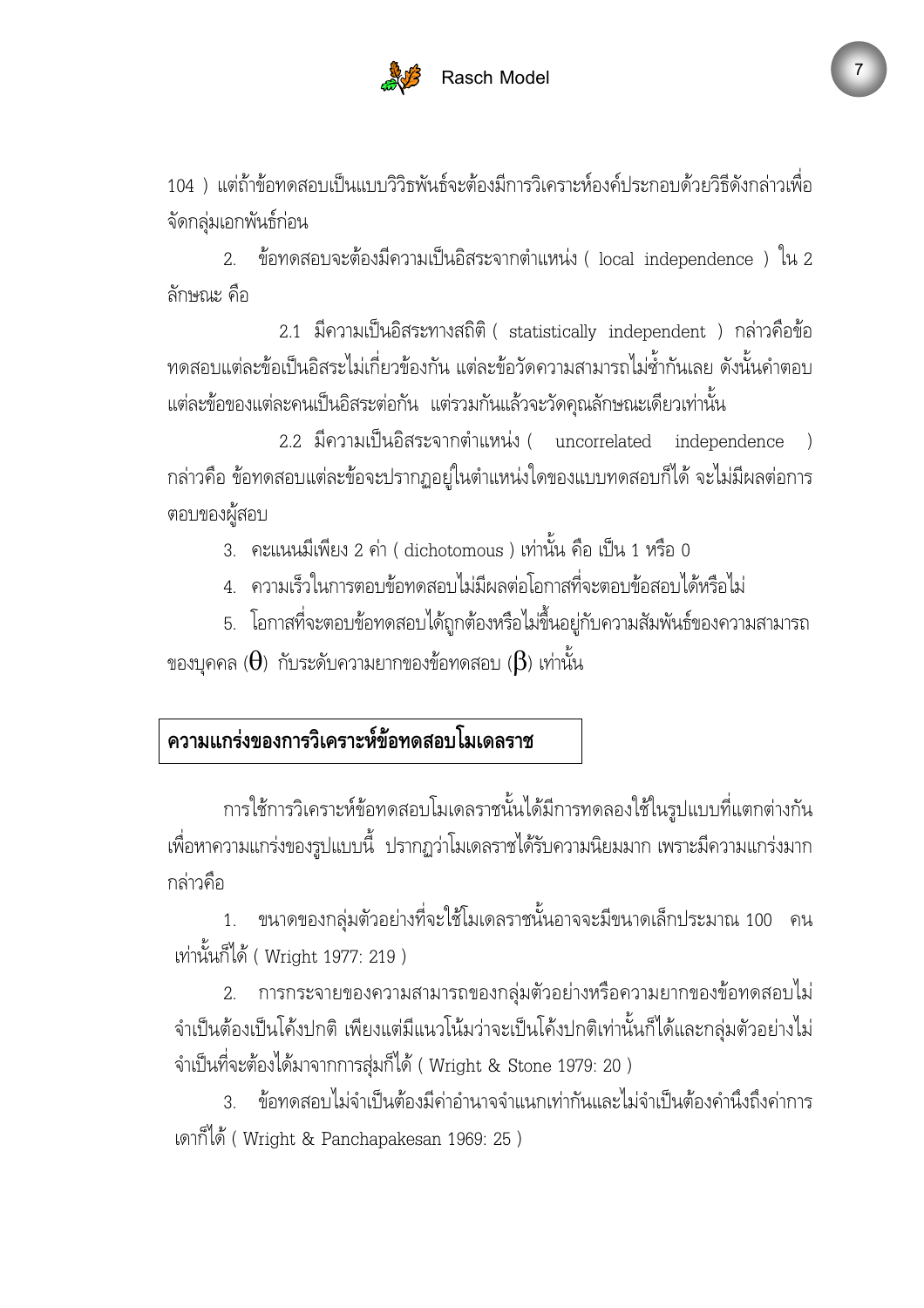

4. ข้อทดสอบที่ให้คะแนนรายข้อต่างกัน ( multiple – point item ) ก็ใช้กับโมเดล ราชได้ ( Willmott 1980: 195 )

# ประโยชน์ของโมเดลราชในการทดสอบและวัดผล

ปัจจุบันได้มีการนำเอาการวิเคราะห์ข้อทดสอบแบบความสามารถแฝงเช่นโมเดลราชมาใช้ อย่างกว้างขวางในการวัดและทดสอบดังต่อไปนี้

## 1. ใช้ประโยชน์ในการวิเคราะห์ข้อทดสอบ ( item analysis )

เนื่องจากการวิเคราะห์ข้อทดสอบตามแนวคิดเดิม เช่น วิธี 27% นั้นมี จุดบกพร่องอยู่มากดังได้กล่าวมาแล้ว เช่น ค่าสถิติต่างๆขึ้นอยู่กับสภาพของกลุ่มตัวอย่างที่ ทดสอบ และค่าอำนาจจำแนกเป็นค่าที่ไม่ถูกต้อง ปัญหาต่างๆเหล่านี้อาจจะแก้ไขได้โดยวิเคราะห์ ด้วยวิธีโมเดลราช

#### 2. ใช้ในการสร้างธนาคารข้อสอบ ( item bank )

เนื่องจากข้อทดสอบที่วิเคราะห์แล้วค่าพารามิเตอร์มีลักษณะคงที่ (Invariant) ดังนั้นข้อทดสอบเหล่านี้จึงนำมาใช้สร้างแบบทดสอบชุดใหม่ๆซึ่งต้องมีการรวมข้อ ทดสอบ จำนวนมากเข้าด้วยกันและมีการสุ่มข้อทดสอบมาใช้ตามเกณฑ์ที่ต้องการได้โดยง่าย

## 3. ใช้สร้างแบบทดสอบที่ให้คะแนนรายข้อต่างกัน ( multiple-point test )

โมเดลราชใช้วิเคราะห์ข้อทดสอบที่ให้คะแนนรายข้อต่างกันได้ตามระดับขั้น (degree) ของความถูกต้องของคำตอบได้ และสามารถจะสร้างข้อทดสอบลักษณะดังกล่าวได้จาก ธนาคารข้อทดสอบที่วิเคราะห์ไว้แล้ว

## 4. ใช้ในการกำหนดเกณฑ์ของระดับผลสัมฤทธิ์ ( master level ) ของแบบทดสอบ แบบอิงเกณฑ์

ผลของการวิเคราะห์ข้อทดสอบ คะแนนของผู้สอบจะถูกแปลงเป็นคะแนน ิ ความสามารถของแต่ละบุคคล (ability score) จึงสามารถเปรียบเทียบกับคะแนนความสามารถ ทั่วไป ซึ่งเป็นค่าพารามิเตอร์และใช้เป็นเกณฑ์คงที่ได้ ทำให้เราทราบได้ว่าระดับสัมฤทธิ์ต่ำสุด ( minimum mastery level ) ของแบบทดสอบแต่ละชุดควรเป็นเท่าใด รวมทั้งใช้ในการกำหนด แถบความสามารถ ( ability band ) ของระดับความสามารถหลายๆกลุ่มจากผลการทดสอบได้ @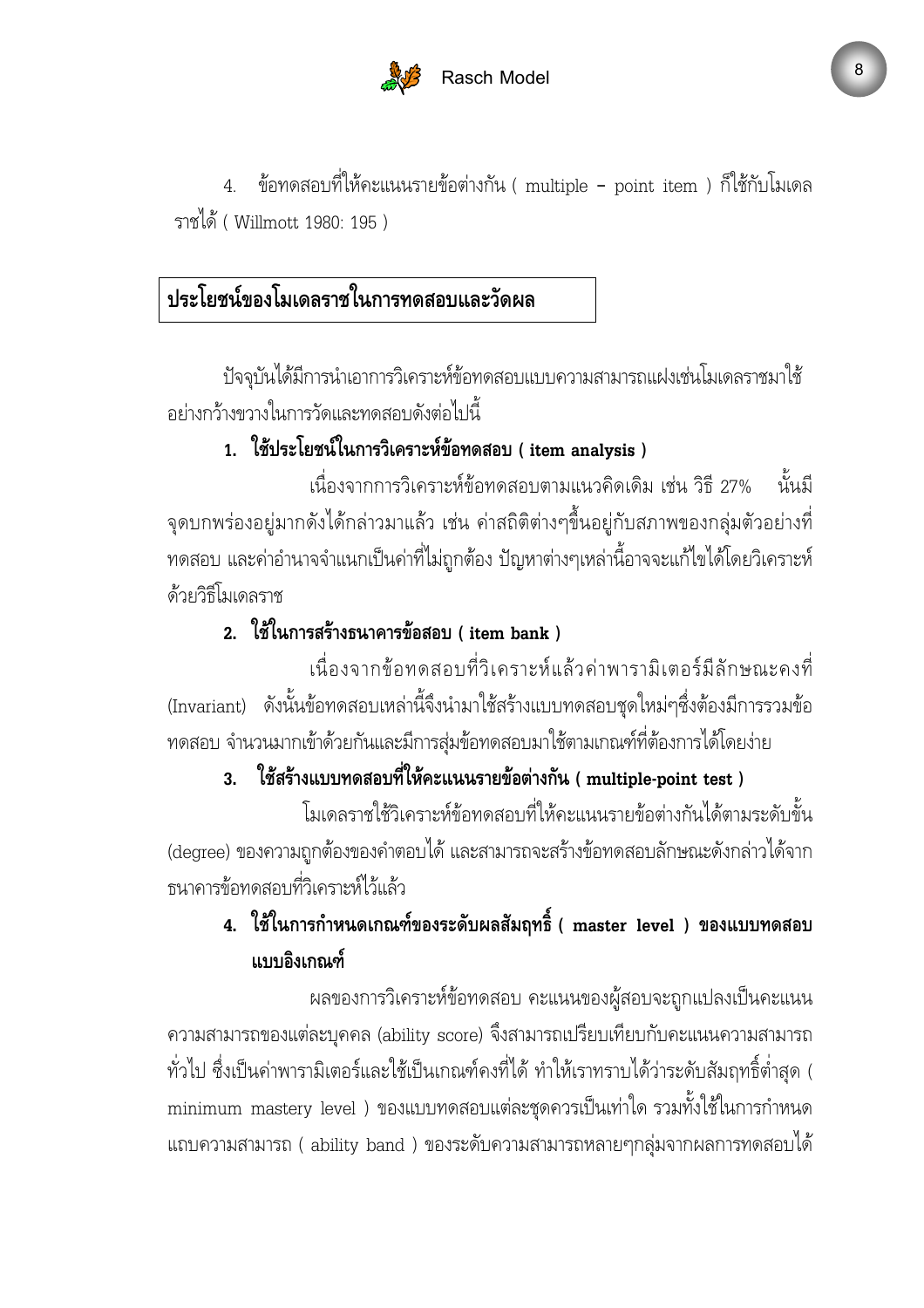

ด้วย โดยอาศัยการจับกลุ่มกันของข้อทดสอบที่ได้จากการวิเคราะห์ระดับความยาก ( Wright 1977: 108 )

## 5. ใช้วินิจฉัยความสามารถของผู้ตอบ ( diagnostic )

ในกรณีที่โค้งลักษณะเฉพาะของข้อทดสอบไม่แนบสนิท ( fit ) กับโค้ง มาตรฐานของรูปแบบ แสดงว่ามีบางสิ่งบางอย่างผิดปกติในตัวผู้สอบ ซึ่งอาจใช้เป็นข้อมูลเพื่อ วินิจฉัยความสามารถของผู้ตอบได้

#### 6. ใช้ในการค้นหาความเป็นอคติของข้อทดสอบ ( item bias )

เมื่อเกิดเหตุการณ์ในข้อ 5 แสด ่ แสดงว่ามีความสามารถอื่นแฝงเข้ามาใน ความสามารถที่ต้องการวัด เราสามารถจะตรวจสอบความเป็นอคติของข้อทดสอบได้โดยการ เปรียบเทียบความแตกต่างของพื้นที่โค้งลักษณะเฉพาะของกลุ่มบุคคลที่แตกต่างกันแต่มีระดับ ความสามารถเท่ากัน แม้แต่คำๆเดียวที่ทำให้เกิดอคติก็สามารถค้นพบสาเหตุได้ ( Wright 1977: 12 )

### 7. ใช้ในการสร้างแบบทดสอบวัดความสามารถของแต่ละบุคคล

ผู้ใช้อาจสุ่มข้อทดสอบที่วิเคราะห์แล้วมาจัดเรียงระดับตามความยากและ ง่ายเป็นรูปพีระมิด เพื่อใช้ทดสอบระดับความสามารถของแต่ละบุคคลได้ แบบทดสอบชนิดนี้อาจ เรียกว่า แบบทดสอบแบบปรับเปลี่ยน ( adaptive test ) เพราะแบบทดสอบสามารถปรับเปลี่ยน ความยากง่ายของแต่ละข้อให้เหมาะสมกับระดับความสามารถของแต่ละบุคคล หรืออาจเรียกว่า แบบทดสอบเฉพาะบุคคล หรือแบบทดสอบทรงพีระมิด ( pyramidal test ) และในปัจุ บันนี้นิยมใช้เครื่องคอมพิวเตอร์ช่วยจึงมักเรียกแบบทดสอบแบบปรับเปลี่ยนโดยอาศัย คอมพิวเตอร์ ( computerized adaptive test : CAT ) ข้อทดสอบที่จะใช้เพื่อสร้าง แบบทดสอบชนิดนี้มักได้รับการวิเคราะห์อย่างน้อยก็ด้วยวิธีโมเดลราช

## 8. ใช้ในการจัดชั้นเรียน ( grade - placement tailoring )

ค่า  $\Theta$  ของผู้สอบที่ได้จากการวิเคราะห์ข้อทดสอบอาจใช้ในการจัดชั้นเรียนให้ เหมาะสมกับระดับความสามารถของผู้เรียนเป็นกลุ่มๆได้

#### 9. ใช้ในการเปรียบเทียบคะแนนต่างชุด ( equating scores )

ถ้าแบบทดสอบต่างชุดกัน มีข้อทดสอบบางส่วที่เหมือนกัน (anchored items) เราสามารถนำผลการสอบที่วิเคราะห์แล้วด้วยแบบความสามารถแฝงเปรียบเทียบกันได้ เพราะคะแนนแต่ละชุดจะถูกแปลงเป็นคะแนนมาตรฐานที่สามารถใช้เปรียบเทียบกันได้ใช้ศึกษา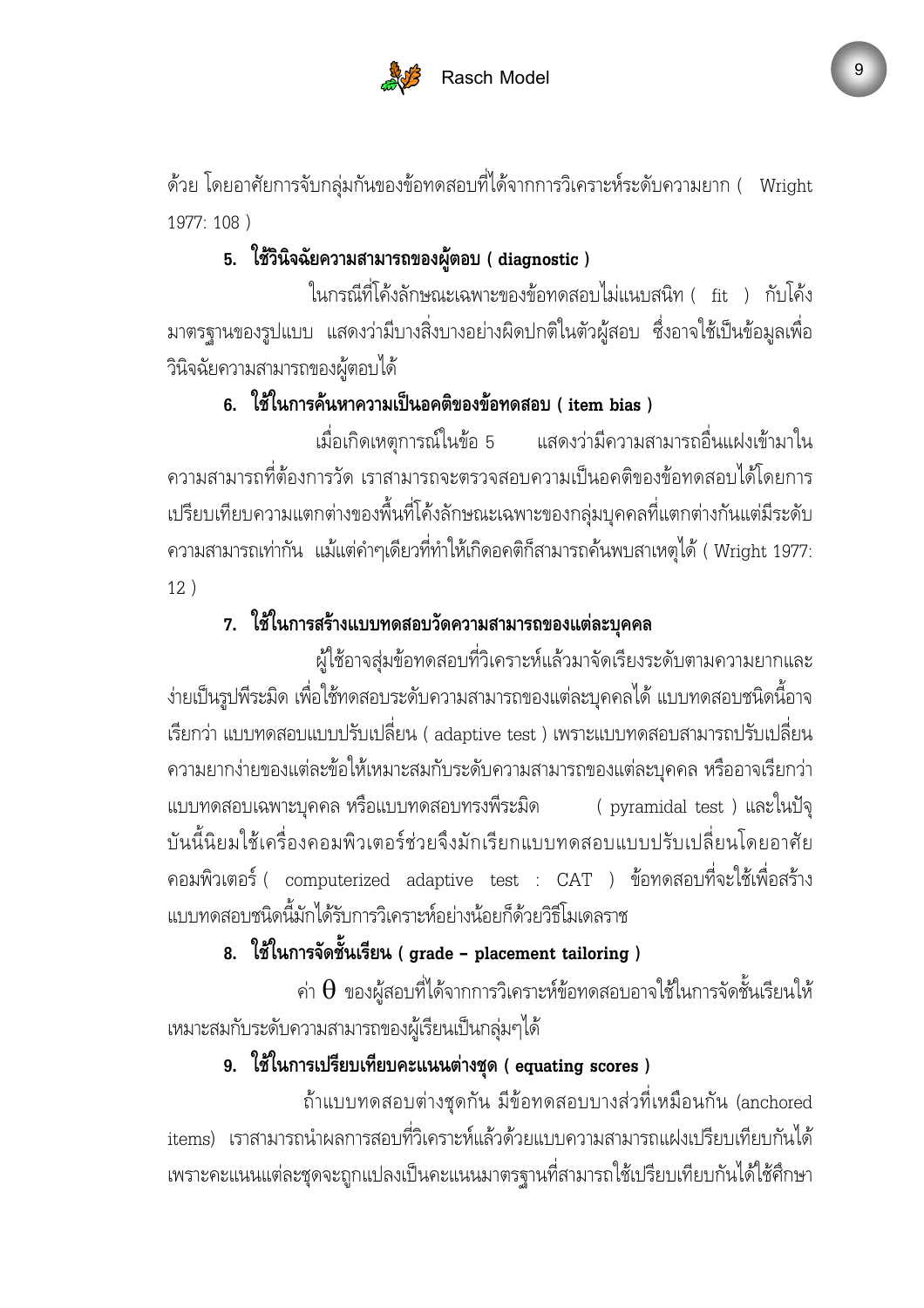

ปัญหาการเดาและความบกพร่องในการตอบแบบทดสอบ การศึกษาดังกล่าวอาศัยเส้นแนวโน้มที่ ใด้จากสมการถดถอยระหว่างค่าคงเห (response residual) (-e  $^{(\boldsymbol{\Theta} \; \cdot \; \boldsymbol{\beta})$ /2  $\;$  ถ้า  $\rm X = 0$  และ -e  $^{-(\boldsymbol{\Theta} \; \cdot \; \boldsymbol{\beta})$ /2  $\;$  ถ้า  $\rm X = 1$  ) กับระดับความยากของข้อทดสอบ ถ้าเส้น โค้งขึ้นแสดงว่าผู้สอบตอบข้อทดสอบด้วยการเดา และถ้าเส้นโค้งลงแสดงว่าผู้สอบตอบข้อทดสอบ ด้วยความสะเพร่า (ตอบข้อสอบที่ง่ายผิด ) และถ้าค่าสมการถดถอยระหว่างค่าคงเหลือจากการ ตอบสนองกับตำแหน่งของข้อทดสอบเป็นบวกแสดงว่าผู้สอบตอบข้อทดสอบได้ไม่เป็นระบบ และ ถ้าค่าเป็นลบแสดงว่าผู้สอบตอบข้อทดสอบได้ไม่ทันเวลาที่กำหนดไว้ ( Wright 1977: 112 )

## 10. ใช้ในการสร้างแบบทดสอบที่ดีที่สุด ( best test design )

ผลจากการวิเคราะห์ข้อทดสอบโดยแบบความสามารถแฝงสามารถนำไปใช้ในการ สร้างแบบทดสอบที่มีคุณลักษณะต่างๆตามที่ต้องการได้ เช่น ทำให้ระดับความยากของข้อทดสอบ มีโค้งตามลักษณะที่ต้องการได้ และถ้าแบบทดสอบมีข้อทดสอบที่มีระดับความยากอยู่ระหว่าง M  $=$  2 S.D, (  ${\rm M}$  = mean ability ) และมีความยาวเป็น  ${\rm ~L}$  = 6/SEM แล้วจะเป็นแบบทดสอบที่ดี ที่สุดได้

# ข้อเสนอแนะในการใช้โมเดลราช

อาร์ อาร์ เรนตซ์์ ( R. R. Rentz ) และ ซี อาร์ เรนตซ์์ ( C. R. Rentz ) ได้ศึกษา สารสนเทศและงานวิจัยที่เกี่วข้องกับการใช้การวิเคราะห์ข้อทดสอบโมเดลราชจำนวนมาก เพื่อ ศึกษาว่าโมเดลราชนี้สามารถใช้ได้จริงหรือไม่ ปรากฏว่าบุคคลทั้งสองได้สรุปข้อค้นพบและ ข้อเสนอแนะเกี่ยวกับการใช้การวิเคราะห์ข้อทดสอบโมเดลราชที่น่าสนใจหลายประการ( Rentz and Rentz 1978: 1 – 18 ) ดังนี้

#### โมเดลราชกับการสอบและแบบทดสอบ

#### ข้อค้นพบ

1. รูปโมเดลราชสามารถใช้วิเคราะห์ข้อทดสอบของแบบทดสอบวิชาต่างๆ ได้ดี เช่น คณิตศาสตร์ ภูมิศาสตร์ ชีววิทยา และภาษาอังกฤษ แบบทดสอบอาจเป็นแบบทดสอบวินิจฉัย แบบทดสอบชุด ( battery test ) แบบทดสอบอิงเกณฑ์ แบบทด สัมฤทธิผล และ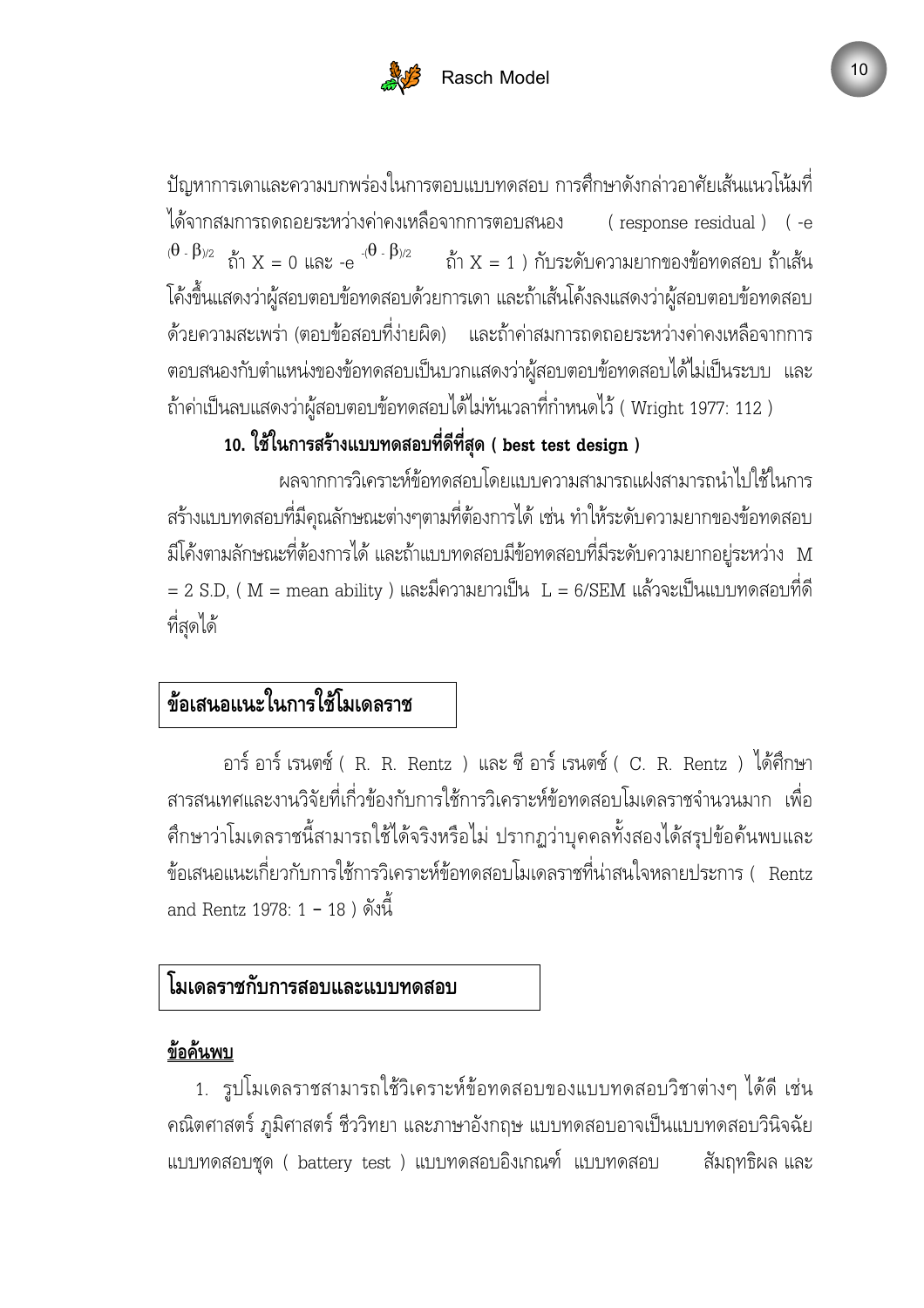

แบบทดสอบเชาวน์์ปัญญา หรือความถนัดเฉพาะด้าน ( aptitude test ) แต่แบบทดสอบเหล่านี้ มักเป็นแบบทดสอบแบบเลือกตอบ

2. รูปโมเดลราชใช้ได้ดีทั้งกับแบบทดสอบอิงเกณฑ์และแบบทดสอบอิงกลุ่มแต่ปกติแล้วจะ ใช้ได้ดีกับแบบทดสอบที่มีลักษณะเป็นเอกพันธ์และค่อนข้างง่าย

3. ลักษณะของเนื้อหา(test content)และรูปแบบของข้อทดสอบ(item format)ไม่ใช่ ลักษณะที่จะกำหนดว่าแบบทดสอบนั้นเหมาะสำหรับที่จะใช้กับโมเดลราชหรือไม่ เช่น ข้อทดสอบ ปลายเปิด ( open-endes item ) และแบบสอบถามชนิดลิเคิร์ต (Likert-type) ก็สามารถใช้ วิเคราะห์ด้วยโมเดลราชได้

#### ข้อเสนอแนะ

1. เนื่องจากยังไม่มีวิธีที่ดีที่จะทดสอบความเป็นมิติเดียวของข้อทดสอบแม้แต้วิธีการ วิเคราะห์องค์ประกอบก็ยังไม่ดีพอ และแนวคิดนี้ก็ยังไม่ชัดเจนนักในเชิงปฏิบัติ ดังนั้นถ้า ต้องการให้ข้อทดสอบสอดคล้องกับรูปแบบของราชแล้วควรจะสร้างข้อทดสอบหรือแบบทดสอบ ให้มีลักษณะดังนี้ คือ

1.1 ให้มีเนื้อหาในขอบเขตจำกัด เช่น กำหนดปริเขต ( domain )

1.2 ให้มีข้อทดสอบที่ค่อนข้างง่ายเพื่อหลีกเลี่ยงการเดา

1.3 เขียนข้อทดสอบให้เป็นข้อทดสอบที่ดี ซึ่งอาจใช้แนวคิดการเขียนข้อ ทดสอบแบบประเพณีนิยมทั่วไปก็ได้

2. ในกรณีที่สามารถทำได้ควรจะทดสอบความเป็นมิติเดียวของข้อทดสอบก่อน เพื่อทำ ให้แบบทดสอบมีประสิทธิภาพ ( efficiency ) มากขึ้น เพราะจะทราบได้ว่าควรจะตัดข้อทดสอบ ข้อใดออกจากแบบทดสอบบ้าง เป็นต้น

3. ข้อทดสอบที่มีอำนาจจำแนกแตกต่างกันมากมักจะไม่สอดคล้องกับโค้งลักษณะเฉพาะ ของโมเดลราช ดังนั้นควรระวังการคัดเลือกข้อทดสอบด้วย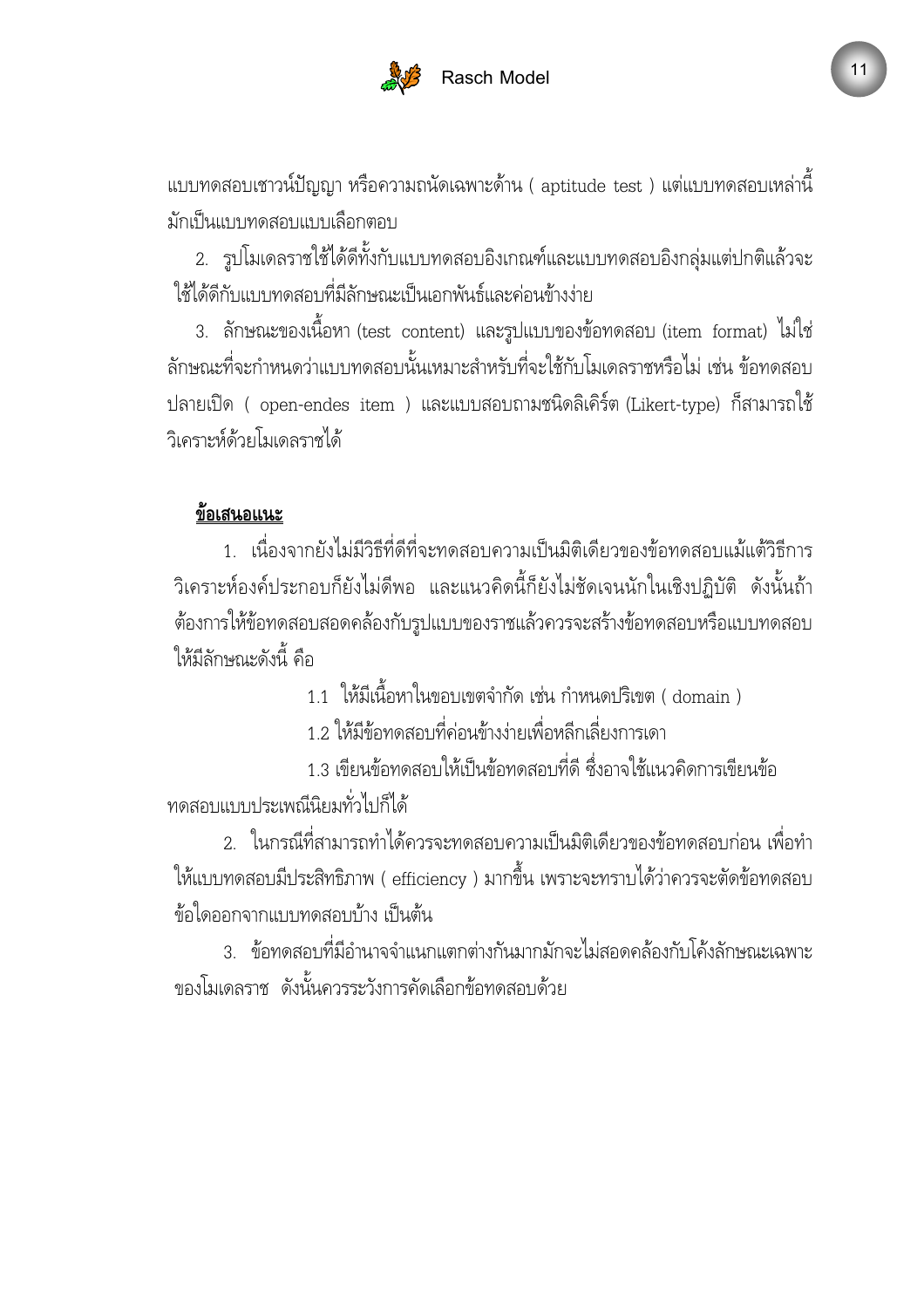

# โมเดลราชกับการวิเคราะห์ข้อทดสอบ

#### ข้อค้นพบ

1. ข้อทดสอบที่มีลักษณะไม่ดี ( bad item ) ซึ่งข้อค้นพบจากการวิเคราะห์ข้อทดสอบโดย วิธีประเพณีนิยม เมื่อวิเคราะห์ด้วยวิธีโมเดลราชก็เป็นข้อทดสอบที่ไม่ดีด้วย ซึ่งมักพบได้จากการ ที่ข้อทดสอบนั้นไม่สอดคล้องกับโค้งลักษณะเฉพาะของข้อทดสอบ ยกเว้นในกรณีที่ข้อทดสอบมี พิสัยของอำนาจจำแนกแตกต่างกันมาก ข้อทดสอบที่มีอำนาจจำแนกต่ำหรือสูงจะไม่สอดคล้องกับ โค้งลักษณะเฉพาะของข้อทดสอบเมื่อวิเคราะห์ด้วยวิธีโมเดลราช และถือว่าเป็นข้อทดสอบที่ไม่ดี แต่การวิเคราะห์ด้วยวิธีประเพณีนิยม ข้อทดสอบที่มีอำนาจจำแนกต่ำเท่านั้นที่ถือว่าเป็นข้อทดสอบ ที่ไม่ดี จากผลการวิจัยจำนวนมากพบว่าปกติแล้วข้อทดสอบที่วิเคราะห์ด้วยวิธีประเพณีนิยมและ คัดเลือกแล้วว่าเป็นข้อทดสอบที่ดีประมาณ 5% - 10% จะไม่สอดคล้องกับโค้งลักษณะเฉพาะ ของขัดสอบที่ถือว่าเป็นข้อทดสอบที่ไม่ดีเมื่อวิเคราะห์ด้วยวิธีโมเดลราช ( Rentz and Rentz 1978: 10 )

อนึ่ง การวิเคราะห์ข้อทดสอบด้วยโมเดลราชไม่วิเคราะห์ตัวเลือก ดังนั้นข้อ ทดสอบที่จะวิเคราะห์ด้วยวิธีนี้ควรวิเคราะห์ด้วยวิธีประเพณีนิยม เพื่อปรับปรุงแก้ไขข้อทดสอบให้ ดีขึ้นก่อนแล้วจึงวิเคราะห์ด้วยวิธีโมเดลราช

2. จุดมุ่งหมายของการวิเคราะห์ข้อทดสอบด้วยโมเดลราชและวิธีประเพณีนิยมแตกต่างกัน กล่าวคือ วิธีโมเดลราชมุ่งวิเคราะห์เพื่อประมาณระดับความยากของข้อทดสอบ และเพื่อประเมิน ความสอดคล้องของข้อทดสอบกับโค้ลลักษณะเฉพาะของข้อทดสอบ เพื่อค้นหาข้อทดสอบที่ไม่ดี แต่วิธีประเพณีนิยมมุ่งวิเคราะห์หาระดับความยาก ค่าอำนาจจำแนก และค่าสัมประสิทธิ์ สหสัมพันธ์ของข้อทดสอบกับเกณฑ์เพื่อประเมินคุณภาพของแบบทดสอบ เช่น ค่าความแม่นตรง ค่าความเชื่อมั่น ค่าเฉลี่ย และความแปรปรวนของคะแนน เป็นต้น แต่วิธีโมเดลราชใช้ค่าความ คลาดเคลื่อนมาตรฐานในการวัด ( SEM ) แทนค่าความเชื่อมั่นของแบบทดสอบ

อนึ่ง ปกติแล้วในการวิเคราะห์ข้อทดสอบด้วยวิธีประเพณีนิยมมักนิยมตัดข้อ ทดสอบที่ไม่ดีออก แล้ววิเคราะห์ข้อทดสอบใหม่ใหม่เพื่อหาคุณภาพของแบบทดสอบว่าดีขึ้น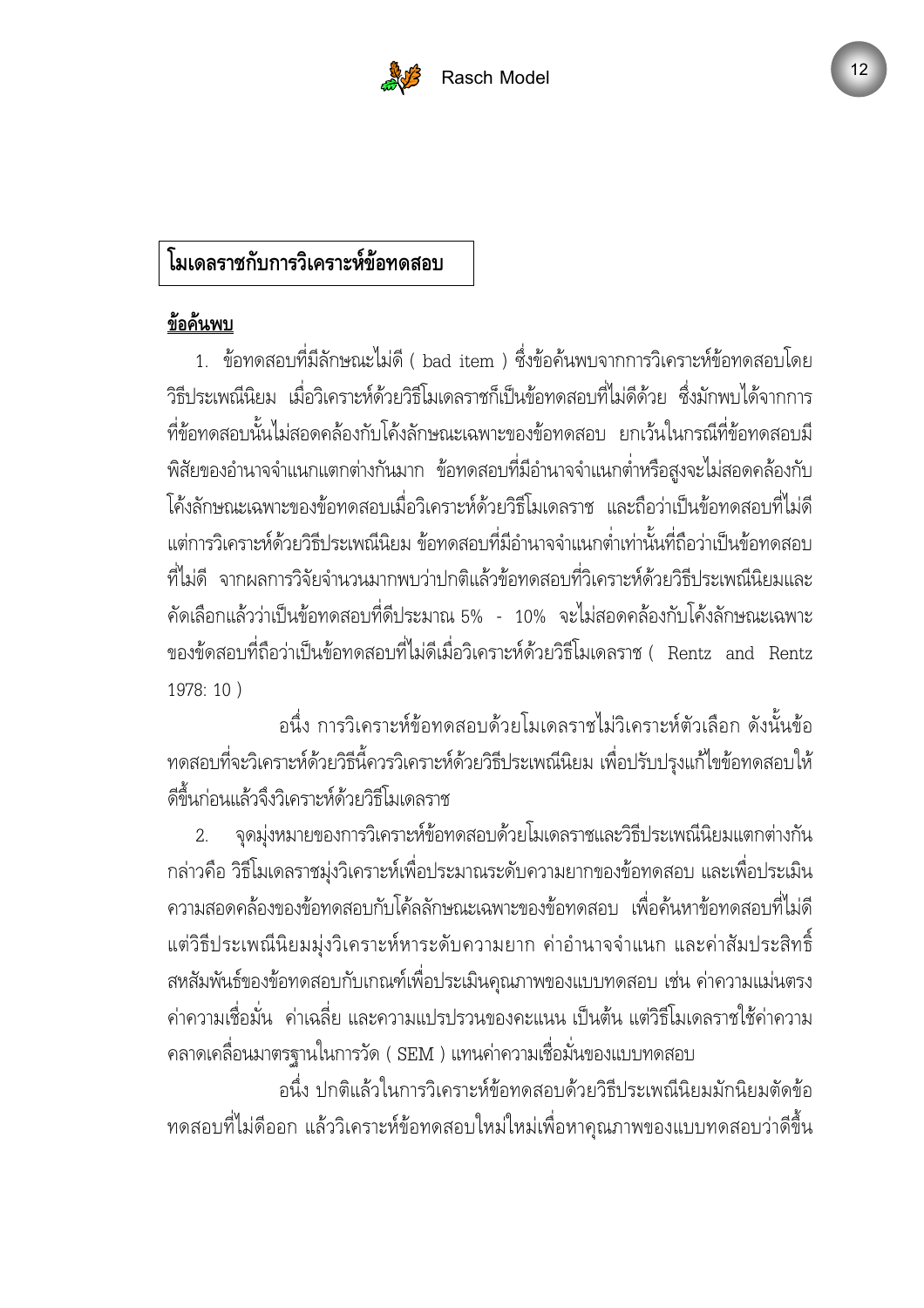

หรือไม่โดยอาศัยข้อมูลเดิม แต่จากการศึกษางานวิจัยหลายชิ้นพบว่า การกระทำเช่นนี้ไม่มีความ จำเป็นสำหรับการวิเคราะห์ข้อทดสอบโดยวิธีโมเดลราช

3. ขนาดของกลุ่มตัวอย่างผู้สอบที่จำเป็นต้องใช้ขึ้นอยู่กับความต้องการความถูกต้องจากการ คำนวณว่ามีมากเพียงใด จากการวิจัยหลายชิ้นพบว่ากลุ่มตัวอย่างขนาด 500–1,000 คน เป็น ขนาดที่ทำให้ค่าต่างๆที่คำนวณได้ถูกต้องและคงที่มาก (ซึ่งมีความจำเป็นสำหรับธนาคารข้อ ทดสอบ) กลุ่มตัวอย่างที่มากกว่า 1,000 คน ไม่มีความจำเป็นเพราะทำให้ค่าต่างๆถูกต้องเพิ่มขึ้น เพียงเล็กน้อยเท่านั้น

แต่อย่างไรก็ตาม หากผู้ใช้ไม่ต้องการความถูกต้องมากนัก กลุ่มตัวอย่างขนาด 200 คนก็สามารถให้ค่าที่คำนวณได้มีความคงที่มากพอ และถ้าต้องการค่าต่างๆเพื่อเทียบผลการ สอบ (equating ) อาจใช้ขนาดของตัวอย่างเพียง 125 คนก็เพียงพอ เพราะจะได้ค่าต่างๆเพื่อ การเทียบผลที่คงที่เพียงพอแล้ว และเพื่อการเรียนการสอนหรือเพื่อประโยชน์ทั่วไปที่ไม่ต้องการ ความถูกต้องมาก กลุ่มตัวอย่างขนาด 100 คนก็อาจใช้ได้

#### ข้อเสนอแนะ

1. ใช้ค่าสถิติความสอดคล้องกับค่าเฉลี่ยกำลังสองเพื่อการตัดสินความสอดคล้องของข้อ ทดสอบกับโค้งลักษณะเฉพาะของข้อทดสอบ ค่าสถิตินี้เป็นค่าที่เกี่ยวข้องกับค่าเฉลี่ยและมักเรียก กันว่าความสอดคล้องกับค่าเฉลี่ยกำลังสอง ( mean square fit ) ค่าเฉลี่ยกำลังสองนี้คำนวณ จากค่าเฉลี่ยกำลังสองของข้อทดสอบแต่ละข้อของกลุ่มบุคคลที่มีความสามารถในกลุ่มเดียวกัน ( มีคะแนนดิบรวมแล้วเท่ากัน ) แล้วทดสอบว่าค่าเฉลี่ยกำลังสองนี้มากกว่าค่าที่กำหนดไว้ในรูปแบบ หรือไม่ ค่านี้เป็นค่าที่คาดหวังไว้และปกติจะมีค่าเท่ากับ 1.5 แต่ในโปรแกรม BICAL กำหนดค่า ดังกล่าวไว้เท่ากับ 1.0

2. เลือกข้อทดสอบที่ดีไว้แล้วจำกัดข้อทดสอบที่ไม่ดีทิ้งไปหรือนำไปปรับปรุงแก้ไข

อนึ่ง ภายหลังจากการศึกษาจากงานวิจัยและบทความต่างๆที่เกี่ยวข้องกับรูป โมเดลราชจำนวนประมาณ 50 ชิ้น อาร์ อาร์ เรนตซ์ และ ซี อาร์ เรนต์ ( Rentz and Rentz 1978: 18 ) สรุปว่านักพัฒนาข้อทดสอบสามารถใช้การวิเคราะห์ข้อทดสอบโมเดลราชเพื่อการสร้าง ข้อทดสอบได้อย่างสบายใจ แต่ก็ควรตระหนักถึงข้อควรระวังบางอย่างในการแปลความหมาย ของการวิเคราะห์ข้อมูลไว้ด้วย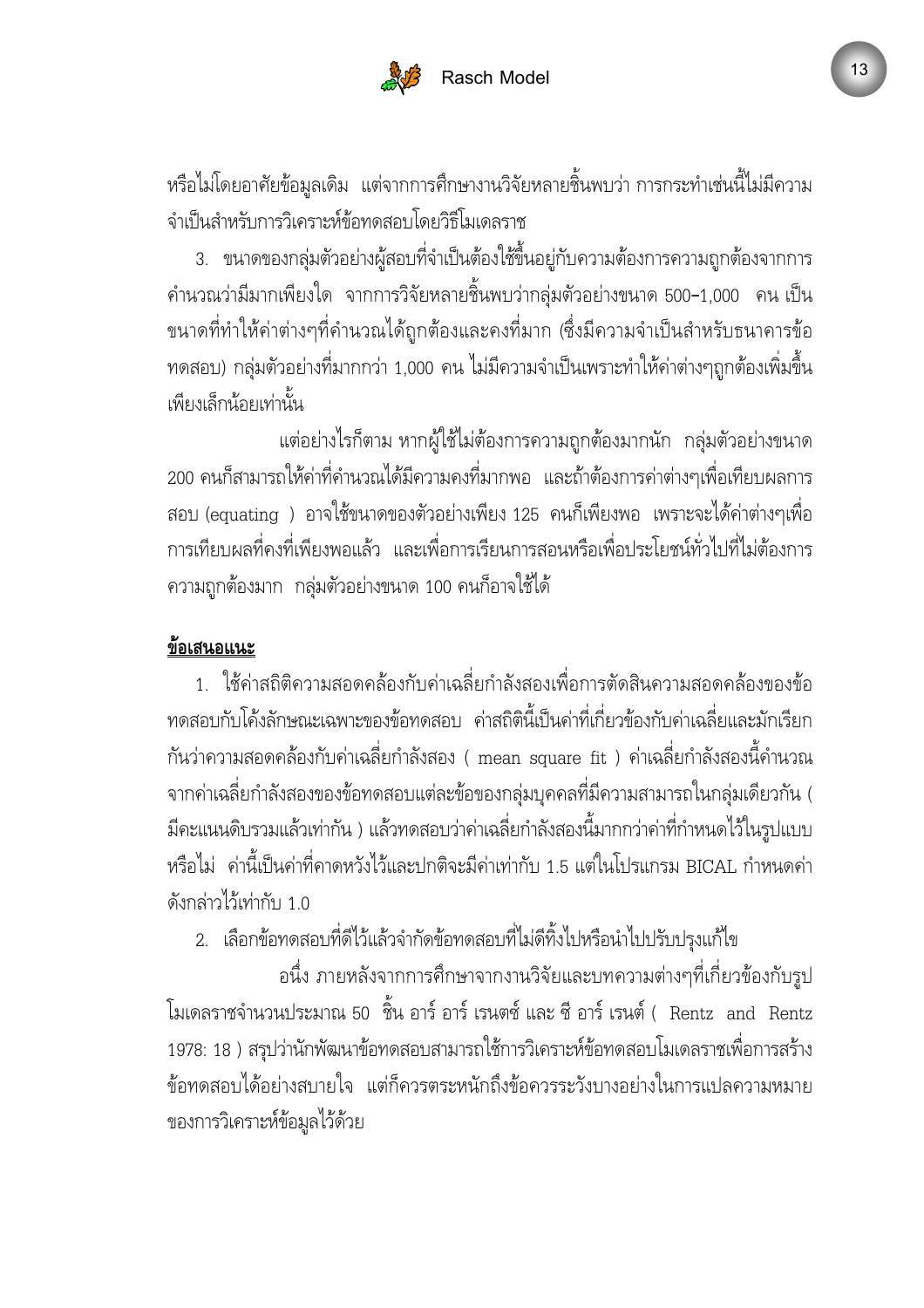



เราจะเห็นว่าการวิเคราะห์ข้อทดสอบตามโมเดลราช ซึ่งเป็นรูปแบบหนึ่งของแบบ ความสามารถแฝงที่มีจำนวนพารามิเตอร์น้อยที่สุดในจำนวนรูปแบบต่างๆที่ได้กล่าวมาแล้วข้างต้น มีประโยชน์มากสำหรับการทดสอบและวัดผล การคำนวณหาค่าพารามิเตอร์ต่างๆมักเสียเวลาและ ค่าใช้จ่ายน้อยกว่าแบบอื่นๆ ดังนั้นจึงมีผู้นิยมใช้การวิเคราะห์ข้อทดสอบโมเดลราชไปประยุกต์ใน การวัดและประเมินผลอย่างกว่างขวาง และได้มีผลงานวิจัยที่ศึกษาเกี่ยวกับความแกร่งของโมเดล นี้มากผู้ที่สนใจต้องการใช้วิธีโมเดลราชจึงควรศึกษาเรื่องความแกร่งเหล่านี้ด้วยนอกเหนือจาก ข้อตกลงเบื้องต้นทั่วๆไปในการใช้รูปแบบนี้ ทั้งนี้ เพื่อที่จะได้แน่ใจว่าการนำไปใช้จะได้ผลตาม ความมุ่งหมาย

#### บรรณานุกรม

- สุพัฒน์ สุกมลสันต์. **การวิเคราะห์ข้อทดสอบและตัดเกรดด้วยคอมพิวเตอร์.** กรุงเทพ: บริษัท วิทยพัฒน์ จำกัด, 2542.
- Andrich David. Rasch Model for Measurement. Sage Plubications, 1988.
- Baker, B. B. Item Response Theory: Parameter Estimation Techniques. New York: Marcel Dekker, Inc, 1992.
- Embretson, S. E. And Steven, P. Reise. Item Response Theory for Psychologists. London: Lawrence Erlbaum Associates Publishers, 2000.
- Fischer, G. H. And Molennar, I. W. Rasch Models: Foundation, Recent Developments, and Application. New York: Springer-Verlag New York, Inc, 1995.
- Hambleton, R.K. and Cook, L.L. " Latent Trait Models and their Use in the Analysis of Educational Test Data. "Journal of Educational Measurement 14(1977).
- Hambleton, R. K. and others. Fundamentals of Item Response Theory. London: Sage Publications, 1991.